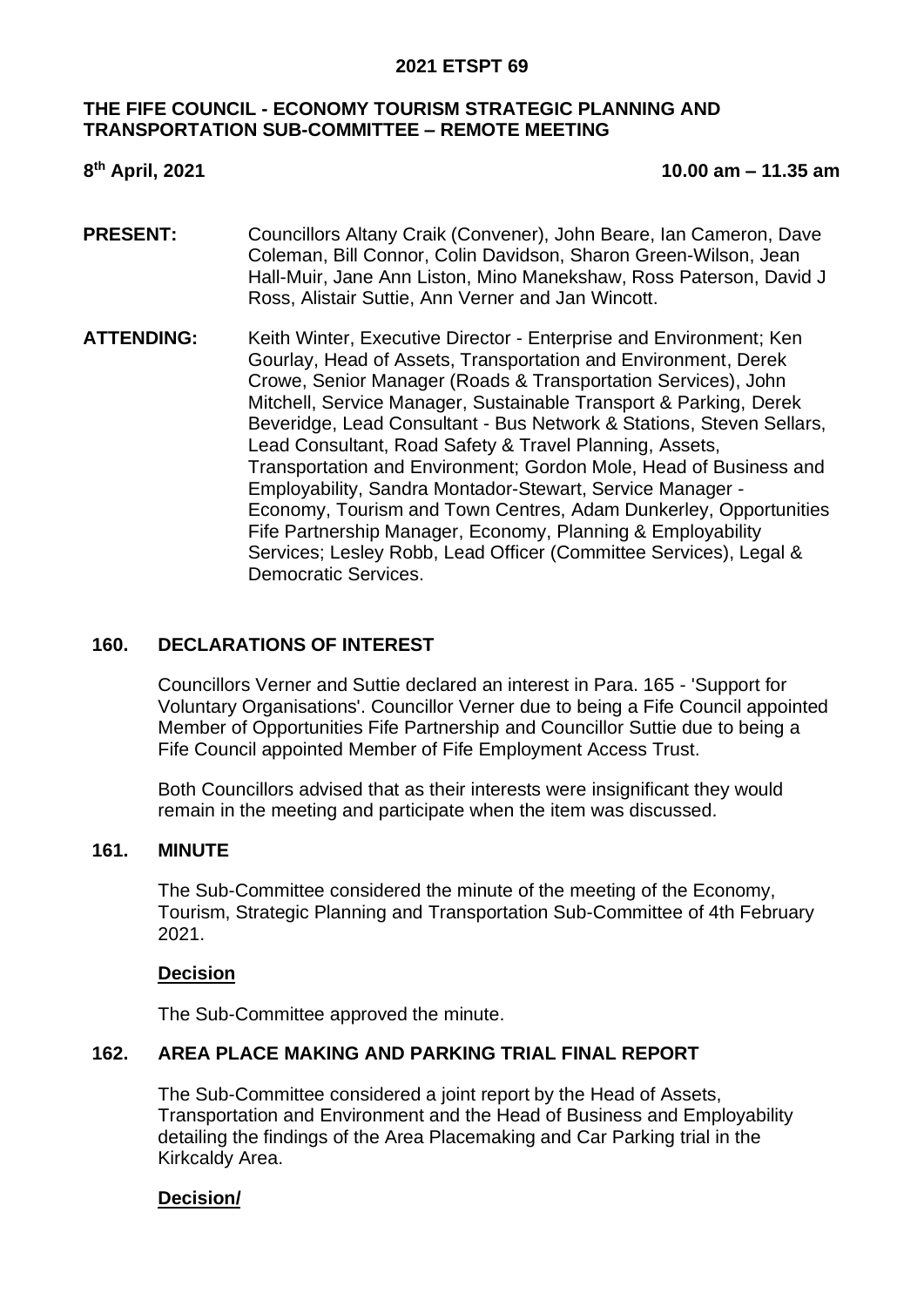# **Decision**

The Sub-Committee:

- 1. noted the findings of the Area Placemaking and Car Parking Options trial in the Kirkcaldy Area that identified placemaking as the key factor in town centre regeneration;
- 2. agreed that the next phase of placemaking would focus on the delivery of Town Centre Strategies with Area Committees;
- 3. agreed that the Parking Pilot was now concluded; and
- 4. noted that Area Committees would be key stakeholders in the development of the new Local Transport Strategy for Fife and subsequent Area Transport Plans would be aligned with the local Town Centre Strategies.

### **163. BUS PARTNERSHIP FUND**

The Sub-Committee considered a report by the Head of Assets, Transportation and Environment providing an update on partnership work in preparing bids to the Scottish Government Bus Partnership Fund from Fife and through the City's Region Deal's Transport Appraisal Board.

#### **Decision**

The Sub-Committee agreed that:

- 1. Fife Bus Partnership bids to the Scottish Government's Bus Partnership Fund, as endorsed by the Public Transport Working Group on 24th February 2021, be submitted to the Scottish Government by 16th April 2021;
- 2. Fife Council would contribute to the Tayside Bus Alliance bid to the Bus Partnership Fund, as endorsed by the Public Transport Working Group on 24th February 2021; and
- 3. City's Deal's Transport Appraisal Board, of which Fife Officers are members, would prepare a collective South East of Scotland regional bid for submission to Transport Scotland for funding from its Bus Partnership Fund, subject to agreement by the six individual Councils.

### **164. LOCAL TRANSPORT STRATEGY FOR FIFE**

The Sub-Committee considered a report by the Head of Assets, Transportation and Environment updating the Sub-Committee on the need to review the Local Transport Strategy for Fife and the proposed timescale and measures.

### **Decision/**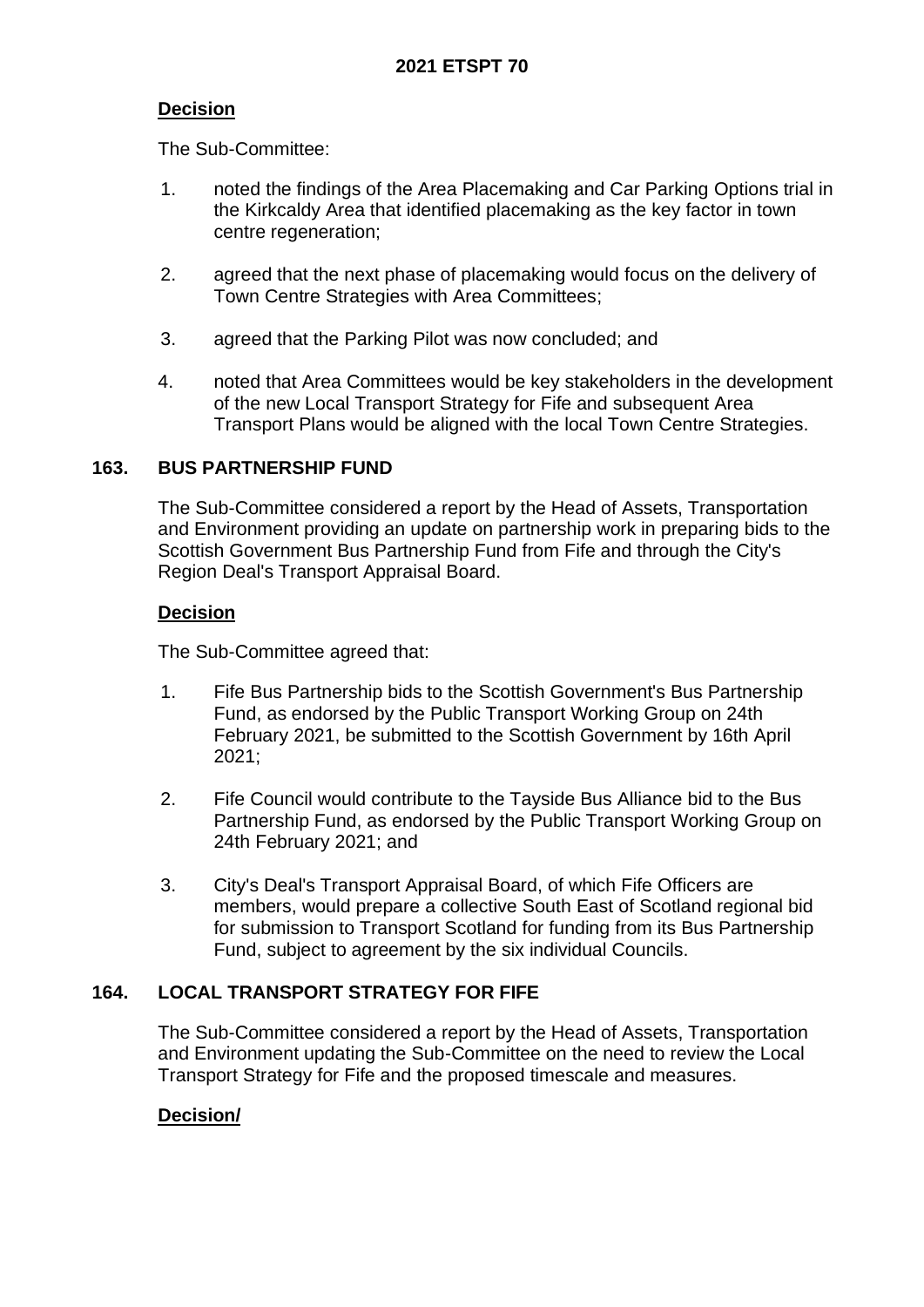# **Decision**

The Sub-Committee:

- 1. noted the current development of key local, regional and national strategies relating to the economic, environmental, transportation and landuse sectors and the need accordingly to review Fife's Local Transport Strategy;
- 2. agreed that officers proceed with the development of the Local Transport Strategy for Fife with a view to completing by late Summer/Autumn 2022; and
- 3. noted that update reports on progress would be presented to this Committee as appropriate during the process.

### **165. SUPPORT FOR VOLUNTARY ORGANISATIONS**

The Sub-Committee considered a report by the Head of Business and Employability detailing recommendations for the level of support to voluntary organisations within the Enterprise and Environment Directorate for the period 2020-2022.

### **Decision**

The Sub-Committee:

- 1. approved the level of funding to voluntary organisations by the Assets, Transportation and Environment Service, as detailed in Appendix 1 to the report;
- 2. approved the allocations given through Service Level Agreements from Business and Employability, as detailed in Appendix 2 to the report; and
- 3. noted the allocation awarded by the Opportunities Fife Partnership, for delivery of Employability Pathway activities to be used as part of the match for the final year of the European Programme, as detailed in Appendix 3 to the report.

### **166. FIFE ROAD CASUALTY STATISTICS 2020**

The Sub-Committee considered a report by the Head of Assets, Transportation and Environment advising of the numbers and severity of casualties on Fife's roads in 2020 and the performance against the Scottish Government Road Safety Casualty Reduction targets.

### **Decision/**

The Sub-Committee:

1. noted Fife's road casualty statistics for 2020 and the performance in respect of the Scottish Government reduction targets for 2020;